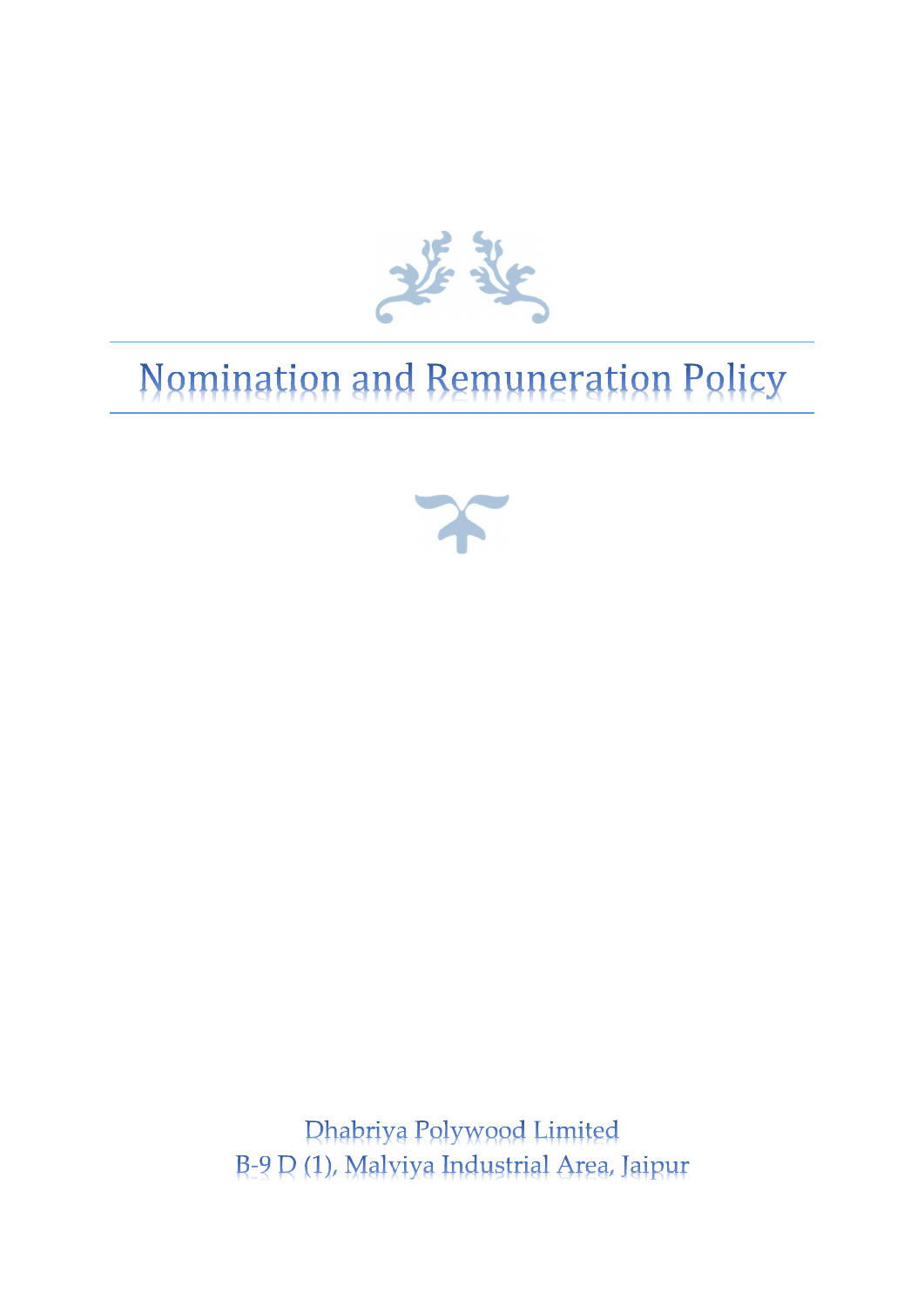

# 1. INTRODUCTION

This policy on nomination & remuneration of Directors, Key Managerial Personnel (KMP) and Senior Management has been formulated by the Remuneration and Nomination committee to align the objectives and goals of the company with the requirements of the Companies Act, 2013 and the Listing Agreement with the Stock Exchange (as amended from time to time).

# 2. DEFINATIONS

"Act" means the Companies Act, 2013 and Rules framed there under, as may be amended from time to time.

"Board" means Board of Directors of the Company.

"Company" mean Dhabriya Polywood Limited.

"Committee" means the Nomination & Remuneration Compensation Committee of the Board of Directors.

"Compliance Officer" means the Company Secretary of the Company.

"Directors" means members of Board of Directors of the Company.

"Key Managerial Personnel" shall have the same meaning as in Section 2(51) of the Companies Act, 2013.

"Senior Management" means personnel of the company who are members of the core management team excluding Board of Directors comprising all members of management one level below the executive directors, including the functional heads.

The words and expression used in this policy not defined herein above will have the same meaning as defined in Companies Act, 2013including any amendments made from time to time.

# 3. APPLICABILITY

This Policy is applicable to:

- a. Directors (Executive and Non-Executive)
- b. Key Managerial Personnel; and
- c. Senior Management

# 4. OBJECTIVE

The objective of this policy is to ensure compliance with section 178 of the Companies Act, 2013 read with the applicable rules and listing agreement entered with the stock exchange and to lay down a framework in relation to remuneration of Directors, KMPs and Senior Management of the Company. This policy also lays down a criteria for recommending the appointment of Board Members (Independent Directors, Executive Directors and Non-Executive Directors).

# 5. DUTIES IN RELATION TO NOMINATION AND REMUNERATION

The duties of the Committee in relation to nomination and remuneration matters include:

a. To guide the Board in relation to appointment and removal of Directors, Key Managerial Personnel and Senior Management.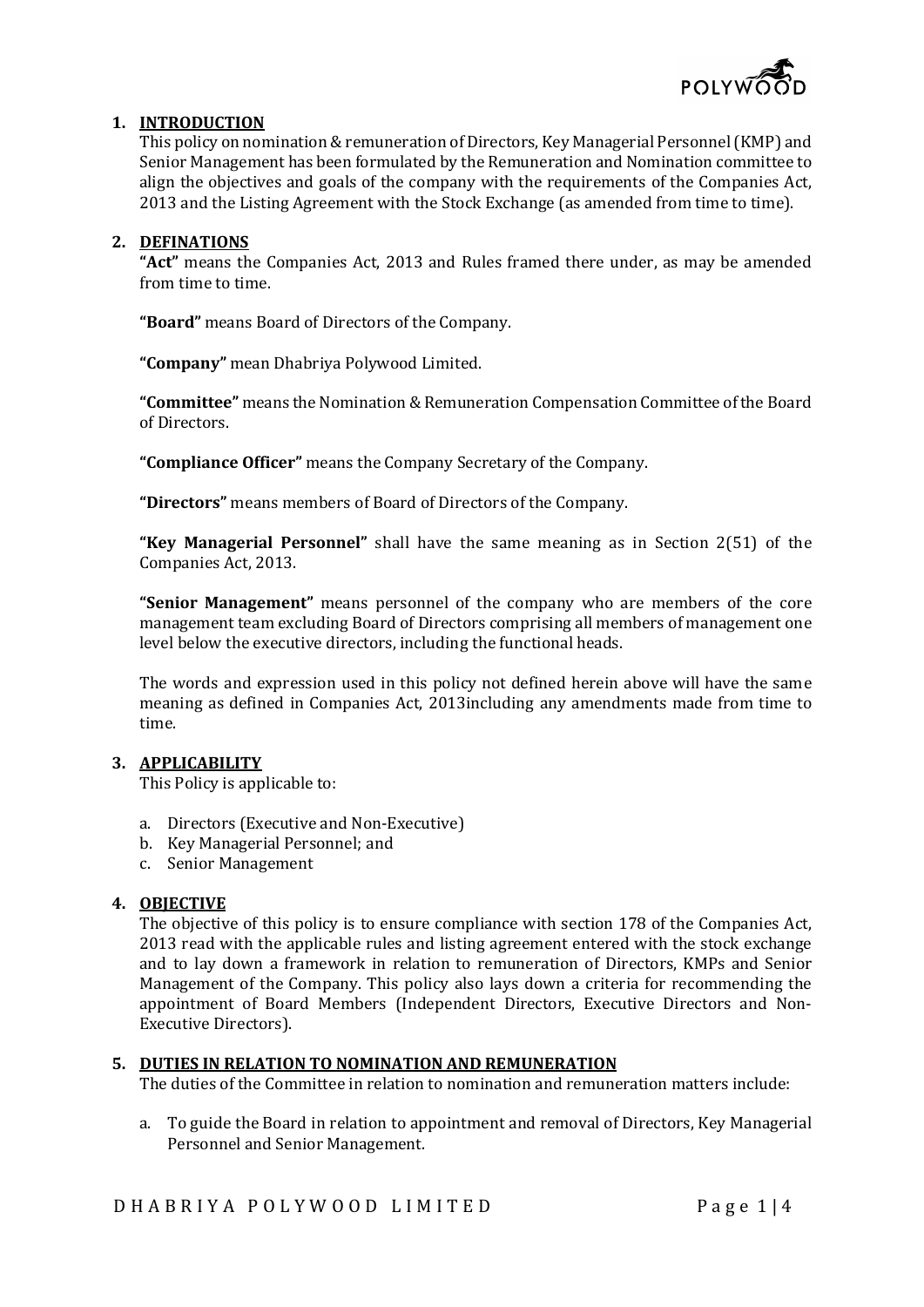

- b. To formulate the criteria for determining qualifications, positive attributes and independence of a director.
- c. To evaluate the performance of the members of the Board and provide necessary report to the Board for further evaluation of the Board.
- d. To recommend to the Board on Remuneration payable to the Directors, Key Managerial Personnel and Senior Management.
- e. To provide to Key Managerial Personnel and Senior Management reward linked directly to their effort, performance, dedication and achievement relating to the company's operations.
- f. To retain, motivate and promote talent and to ensure long term sustainability of talented managerial persons and create competitive advantage.
- g. To assist in developing a succession plan for the Board.
- h. Delegation of any of its powers to any member of the Committee or the Compliance Officer.

# 6. CONSTITUTION OF COMMITTEE

The Board has the power to constitute/re-constitute the committee to be known as the Nomination and Remuneration/Compensation Committee consisting of three or more nonexecutive directors out of which not less than one-half shall be independent directors. The Chairman of the Committee is an Independent Director. However, the chairperson of the company (whether executive or non-executive) may be appointed as a member of the Nomination and Remuneration Committee but shall not chair such Committee.

#### 7. CRITERIA FOR APPOINTMENT AND REMOVAL OF DIRECTOR, KMP AND SENIOR MANAGEMENT

#### A. Appointment Criteria and Qualifications

- i. The Committee shall identify and ascertain the integrity, qualification, expertise and experience of the person for appointment as Director, KMP or at Senior Management level and recommend to the Board his / her appointment.
- ii. A person should possess adequate qualification, expertise and experience for the position he / she is considered for appointment. The Committee has discretion to decide whether qualification, expertise and experience possessed by a person is sufficient / satisfactory for the concerned position.
- iii. The Company shall not appoint or continue the employment of any person as Whole-time Director who has attained the age of seventy years. Provided that the term of the person holding this position may be extended beyond the age of seventy years with the approval of shareholders by passing a special resolution based on the explanatory statement annexed to the notice for such motion indicating the justification for extension of appointment beyond seventy years.

#### B. Term / Tenure

#### i. Managing Director/Whole-time Director:

The Company shall appoint or re-appoint any person as its Executive Chairman, Managing Director or Executive Director for a term not exceeding five years at a time. No re-appointment shall be made earlier than one year before the expiry of term.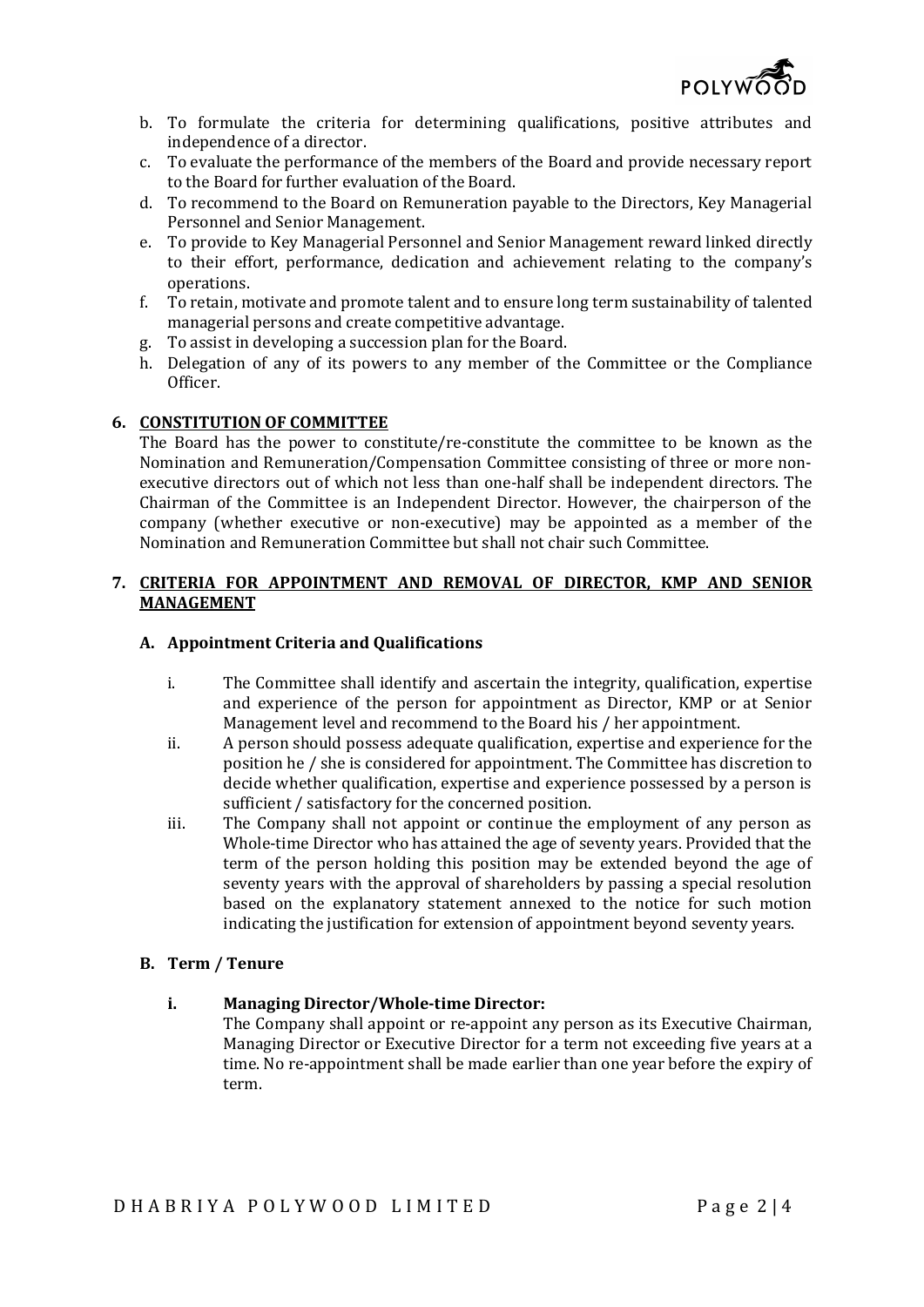

## ii. Independent Director:

An Independent Director shall hold office for a term up to five consecutive years and will be eligible for re-appointment on passing of a special resolution by the Company and disclosure of such appointment in the Board's report.

No Independent Director shall hold office for more than two consecutive terms of up to maximum of 5 years each, but such Independent Director shall be eligible for appointment after expiry of three years of ceasing to become an Independent Director. Provided that an Independent Director shall not, during the said period of three years, be appointed in or be associated with the Company in any other capacity, either directly or indirectly.

At the time of appointment of Independent Director, it should be ensured that number of Boards on which such Independent Director serves is restricted to seven listed companies as an Independent Director and three listed companies as an Independent Director in case such person is serving as a Whole-time Director of a listed company or such other number as may be prescribed under the Act.

## C. Evaluation

The Committee shall carry out evaluation of performance of every Director, KMP and Senior Management Personnel at regular interval (yearly).

## D. Removal

Due to reasons for any disqualification mentioned in the Act or under any other applicable Act, rules and regulations there under, the Committee may recommend, to the Board with reasons recorded in writing, removal of a Director, KMP or Senior Management Personnel subject to the provisions and compliance of the said Act, rules and regulations.

#### E. Retirement

The Director, KMP and Senior Management Personnel shall retire as per the applicable provisions of the Act and the prevailing policy of the Company. The Board will have the discretion to retain the Director, KMP, Senior Management Personnel in the same position/ remuneration or otherwise even after attaining the retirement age, for the benefit of the Company.

## 8. REMUNERATION TO DIRECTOR, KMP AND SENIOR MANAGEMENT

# a. Remuneration to Executive Directors

The remuneration to the Executive Directors shall be governed by the provisions of the Companies Act, 2013 and rules made there under or any other enactment for the time being in force. The Managing Director gets a monthly salary, perquisites and performance pay as per the policies of the Company. In the event of the Managing Director desiring to leave the service of the Company, he shall give to the Company 6 months' notice. The company may, at its sole discretion, relieve the Managing Director of his duties any time by giving 6 months' notice.

The Executive Directors gets a monthly salary, perquisites and performance pay as per the policies of the Company. Salary, as recommended by the Remuneration Committee and approved by the Board and the Shareholders of the Company, perquisites, retirement benefits and performance pay are also paid/provided in accordance with the Company's compensation policies, as applicable to all employees and the relevant legal provisions.